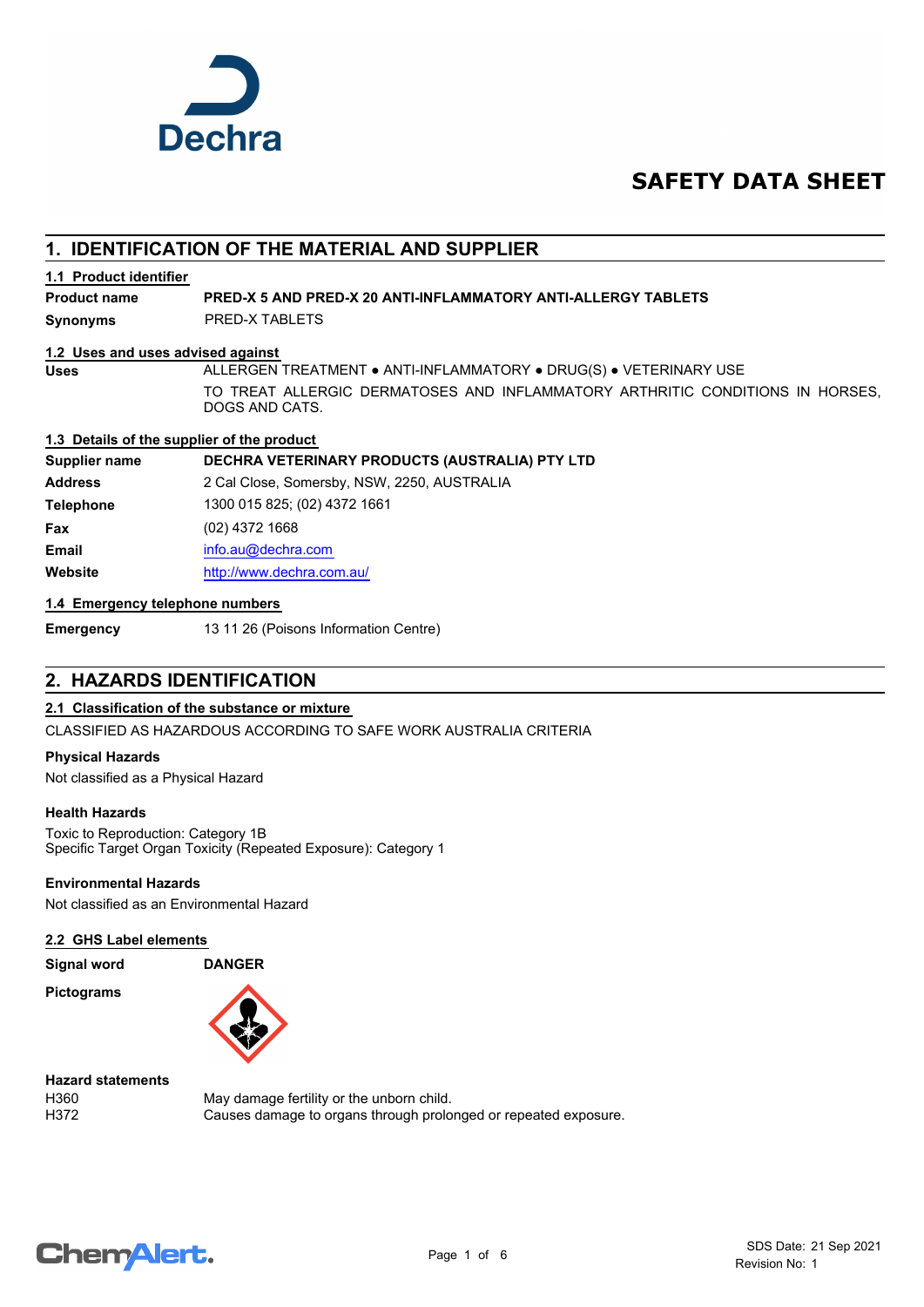## **PRODUCT NAME PRED-X 5 AND PRED-X 20 ANTI-INFLAMMATORY ANTI-ALLERGY TABLETS**

| <b>Prevention statements</b> |                                                                                               |
|------------------------------|-----------------------------------------------------------------------------------------------|
| P <sub>201</sub>             | Obtain special instructions before use.                                                       |
| P <sub>202</sub>             | Do not handle until all safety precautions have been read and understood.                     |
| P <sub>260</sub>             | Do not breathe dust/fume/gas/mist/vapours/spray.                                              |
| P <sub>264</sub>             | Wash thoroughly after handling.                                                               |
| P <sub>270</sub>             | Do not eat, drink or smoke when using this product.                                           |
| P <sub>280</sub>             | Wear protective gloves/protective clothing/eye protection/face protection/hearing protection. |
| <b>Response statements</b>   |                                                                                               |
| $P308 + P313$                | IF exposed or concerned: Get medical advice/ attention.                                       |
| <b>Storage statements</b>    |                                                                                               |
| P405                         | Store locked up.                                                                              |
| <b>Disposal statements</b>   |                                                                                               |
| P <sub>501</sub>             | Dispose of contents/container in accordance with relevant regulations.                        |
| 2.3 Other hazards            |                                                                                               |

No information provided.

## **3. COMPOSITION/ INFORMATION ON INGREDIENTS**

## **3.1 Substances / Mixtures**

| Ingredient                | <b>CAS Number</b> | <b>EC Number</b> | Content   |
|---------------------------|-------------------|------------------|-----------|
| PREDNISOLONE              | $50 - 24 - 8$     | 200-021-7        | $~10\%$   |
| NON HAZARDOUS INGREDIENTS | Not Available     | Not Available    | Remainder |

## **4. FIRST AID MEASURES**

## **4.1 Description of first aid measures**

| Eye                         | If in eyes, hold eyelids apart and flush continuously with running water. Continue flushing until advised to<br>stop by a Poisons Information Centre, a doctor, or for at least 15 minutes.                 |
|-----------------------------|-------------------------------------------------------------------------------------------------------------------------------------------------------------------------------------------------------------|
| <b>Inhalation</b>           | If inhaled, remove from contaminated area. Apply artificial respiration if not breathing.                                                                                                                   |
| <b>Skin</b>                 | If skin or hair contact occurs, remove contaminated clothing and flush skin and hair with running water.<br>Continue flushing with water until advised to stop by a Poisons Information Centre or a doctor. |
| Ingestion                   | For advice, contact a Poisons Information Centre on 13 11 26 (Australia Wide) or a doctor (at once). If<br>swallowed, do not induce vomiting.                                                               |
| <b>First aid facilities</b> | None allocated.                                                                                                                                                                                             |

#### **4.2 Most important symptoms and effects, both acute and delayed**

See Section 11 for more detailed information on health effects and symptoms.

#### **4.3 Immediate medical attention and special treatment needed**

Treat symptomatically.

## **5. FIRE FIGHTING MEASURES**

#### **5.1 Extinguishing media**

Dry agent, carbon dioxide, foam or water fog. Prevent contamination of drains or waterways.

### **5.2 Special hazards arising from the substance or mixture**

Combustible. May evolve toxic gases when strongly heated.

#### **5.3 Advice for firefighters**

Evacuate area and contact emergency services. Toxic gases may be evolved in a fire situation. Remain upwind and notify those downwind of hazard. Wear full protective equipment including Self Contained Breathing Apparatus (SCBA) when combating fire. Use waterfog to cool intact containers and nearby storage areas.

#### **5.4 Hazchem code**

None allocated.

# **ChemAlert.**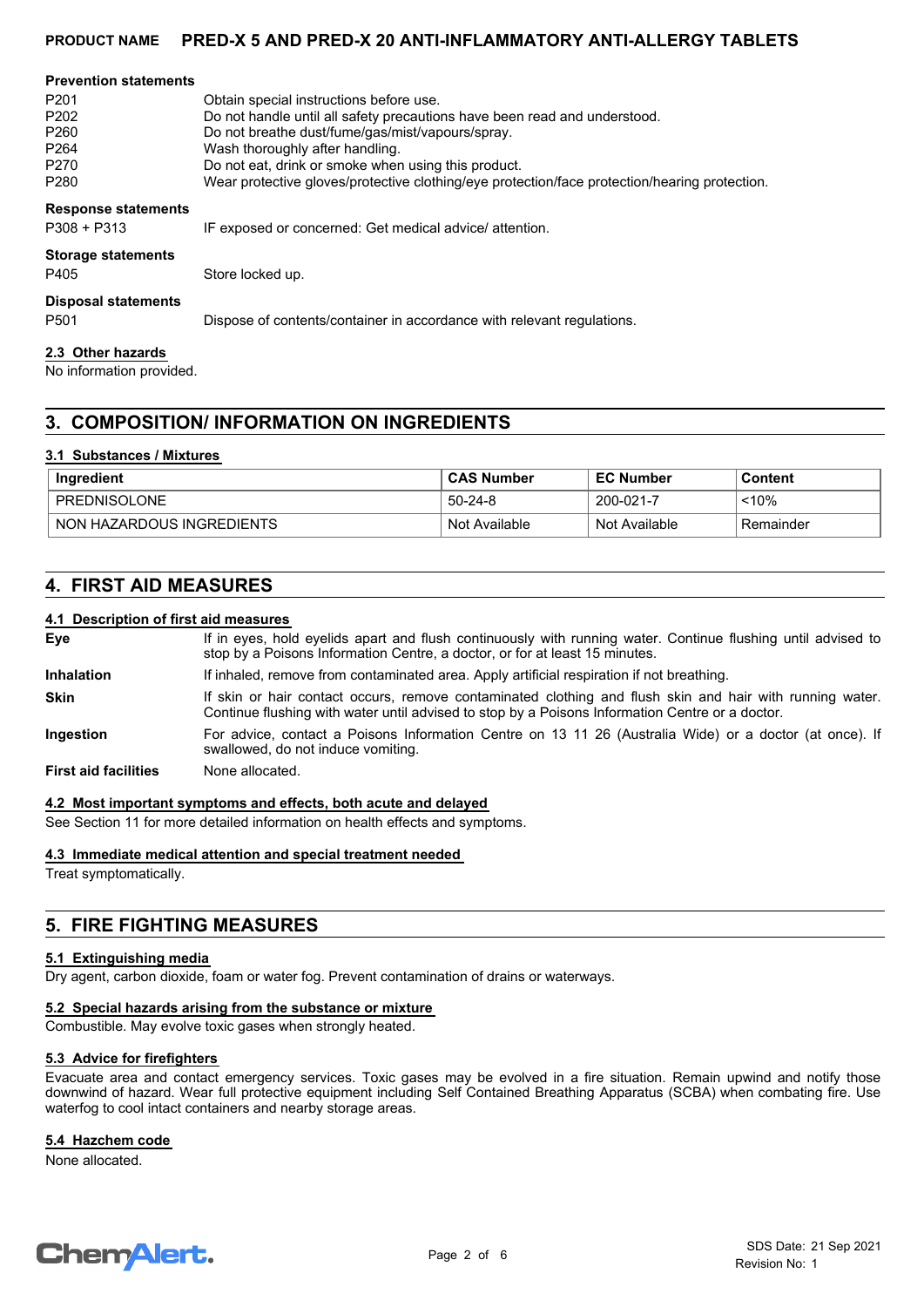# **6. ACCIDENTAL RELEASE MEASURES**

## **6.1 Personal precautions, protective equipment and emergency procedures**

Wear Personal Protective Equipment (PPE) as detailed in section 8 of the SDS.

## **6.2 Environmental precautions**

Prevent product from entering drains and waterways.

#### **6.3 Methods of cleaning up**

If spilt, collect and reuse where possible.

#### **6.4 Reference to other sections**

See Sections 8 and 13 for exposure controls and disposal.

# **7. HANDLING AND STORAGE**

## **7.1 Precautions for safe handling**

Before use carefully read the product label. Use of safe work practices are recommended to avoid eye or skin contact and inhalation. Observe good personal hygiene, including washing hands before eating. Prohibit eating, drinking and smoking in contaminated areas.

## **7.2 Conditions for safe storage, including any incompatibilities**

Store in a cool, dry, well marked area, removed from foodstuffs and other drugs. Storage areas and containers should be clearly marked for drug holding, protected from light, freezing or physical damage and tightly sealed when not in use. Keep out of reach of children. Store below 30°C.

## **7.3 Specific end uses**

No information provided.

# **8. EXPOSURE CONTROLS / PERSONAL PROTECTION**

## **8.1 Control parameters**

## **Exposure standards**

No exposure standards have been entered for this product.

#### **Biological limits**

No biological limit values have been entered for this product.

## **8.2 Exposure controls**

**Engineering controls** Avoid inhalation. Use in well ventilated areas.

#### **PPE**

| Eye / Face  | Not required under normal conditions of use.                          |
|-------------|-----------------------------------------------------------------------|
| Hands       | Individuals with sensitive skin should consider wearing latex gloves. |
| Body        | Not required under normal conditions of use.                          |
| Respiratory | Not required under normal conditions of use.                          |

# **9. PHYSICAL AND CHEMICAL PROPERTIES**

## **9.1 Information on basic physical and chemical properties**

| Appearance                   | WHITE (PRED-X 5) OR BLUE (PRED-X 20) ROUND TABLET |
|------------------------------|---------------------------------------------------|
| Odour                        | <b>SLIGHT ODOUR</b>                               |
| <b>Flammability</b>          | <b>COMBUSTIBLE</b>                                |
| <b>Flash point</b>           | <b>NOT AVAILABLE</b>                              |
| <b>Boiling point</b>         | NOT AVAILABLE                                     |
| <b>Melting point</b>         | NOT AVAILABLE                                     |
| <b>Evaporation rate</b>      | <b>NOT AVAILABLE</b>                              |
| рH                           | NOT AVAILABLE                                     |
| Vapour density               | NOT AVAILABLE                                     |
| <b>Relative density</b>      | NOT AVAILABLE                                     |
| Solubility (water)           | <b>INSOLUBLE</b>                                  |
| Vapour pressure              | NOT AVAILABLE                                     |
| <b>Upper explosion limit</b> | <b>NOT AVAILABLE</b>                              |

# **ChemAlert.**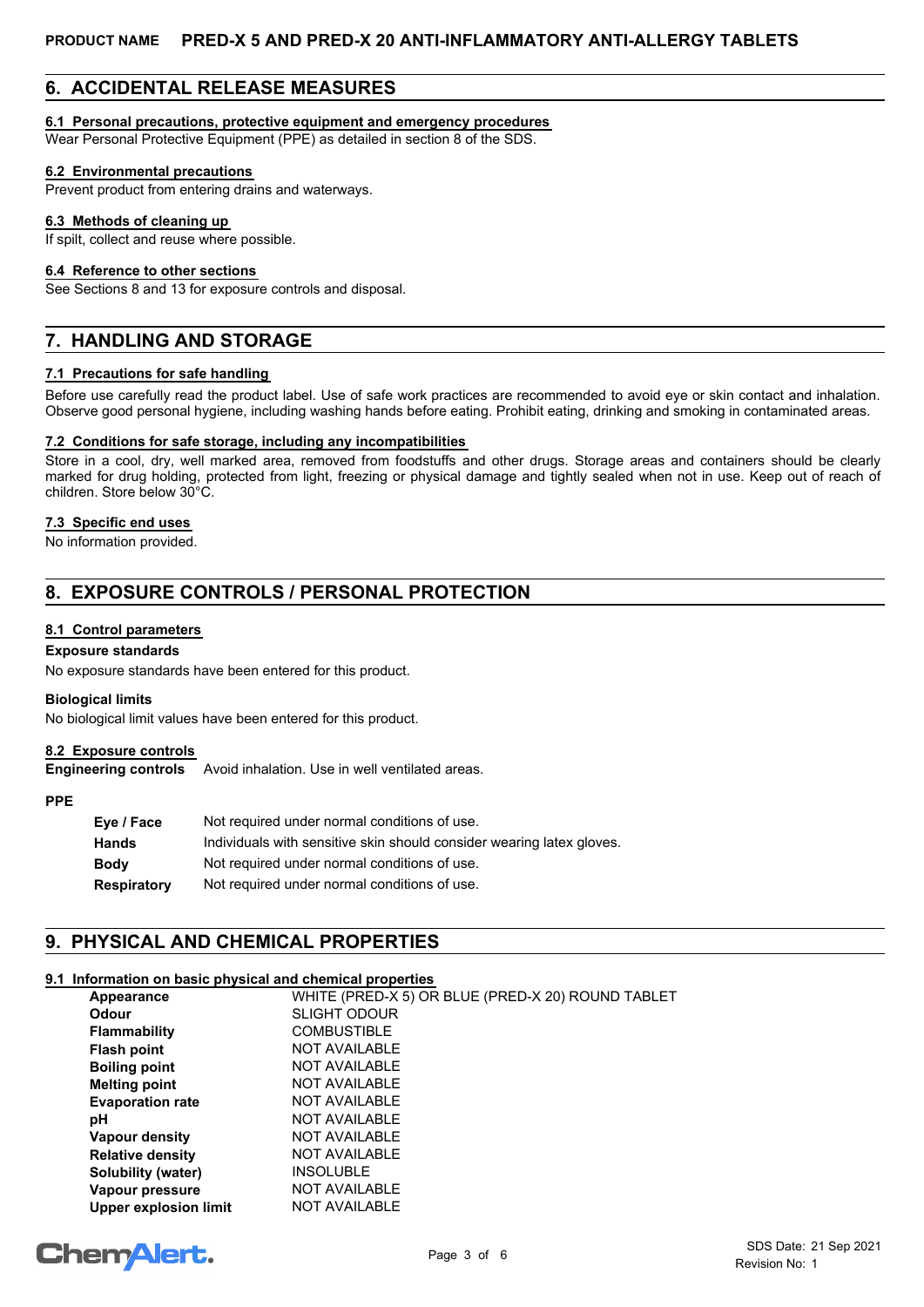## **PRODUCT NAME PRED-X 5 AND PRED-X 20 ANTI-INFLAMMATORY ANTI-ALLERGY TABLETS**

#### **9.1 Information on basic physical and chemical properties**

| Lower explosion limit            | <b>NOT AVAILABLE</b> |
|----------------------------------|----------------------|
| <b>Partition coefficient</b>     | <b>NOT AVAILABLE</b> |
| <b>Autoignition temperature</b>  | <b>NOT AVAILABLE</b> |
| <b>Decomposition temperature</b> | <b>NOT AVAILABLE</b> |
| <b>Viscosity</b>                 | <b>NOT AVAILABLE</b> |
| <b>Explosive properties</b>      | <b>NOT AVAILABLE</b> |
| <b>Oxidising properties</b>      | <b>NOT AVAILABLE</b> |
| <b>Odour threshold</b>           | <b>NOT AVAILABLE</b> |

## **10. STABILITY AND REACTIVITY**

## **10.1 Reactivity**

Carefully review all information provided in sections 10.2 to 10.6.

#### **10.2 Chemical stability**

Stable under recommended conditions of storage.

#### **10.3 Possibility of hazardous reactions**

Polymerization is not expected to occur.

#### **10.4 Conditions to avoid**

Avoid heat, sparks, open flames and other ignition sources.

#### **10.5 Incompatible materials**

Incompatible with oxidising agents (e.g. hypochlorites), acids (e.g. nitric acid), alkalis (e.g. sodium hydroxide) and water.

## **10.6 Hazardous decomposition products**

May evolve toxic gases if heated to decomposition.

# **11. TOXICOLOGICAL INFORMATION**

## **11.1 Information on toxicological effects**

**Acute toxicity**

This product is used in veterinary applications. Use safe work practices to avoid eye contact, prolonged skin contact and ingestion. Refer to medical doctor/specialist for advice regarding adverse side effects.

#### **Information available for the ingredients:**

| Ingredient                         |                                                                                                                                                                           | Oral LD50          | Dermal LD50 | <b>Inhalation LC50</b> |
|------------------------------------|---------------------------------------------------------------------------------------------------------------------------------------------------------------------------|--------------------|-------------|------------------------|
| PREDNISOLONE                       |                                                                                                                                                                           | 1680 mg/kg (mouse) | --          | $- -$                  |
| <b>Skin</b>                        | Contact may result in irritation, redness, pain and rash.                                                                                                                 |                    |             |                        |
| Eye                                | Contact may result in irritation, lacrimation, pain and redness.                                                                                                          |                    |             |                        |
| <b>Sensitisation</b>               | Not classified as causing skin or respiratory sensitisation.                                                                                                              |                    |             |                        |
| <b>Mutagenicity</b>                | Not classified as a mutagen.                                                                                                                                              |                    |             |                        |
| Carcinogenicity                    | Not classified as a carcinogen.                                                                                                                                           |                    |             |                        |
| <b>Reproductive</b>                | There is sufficient data to indicate that corticosteroids may damage fertility or the unborn child.                                                                       |                    |             |                        |
| STOT - single<br>exposure          | Over exposure may result in irritation of the nose and throat, with coughing.                                                                                             |                    |             |                        |
| <b>STOT</b> - repeated<br>exposure | Repeated exposure may result in liver damage. Chronic exposure to corticosteroids may lead to<br>pituitary-adrenal suppression and cushings disease (hyperadrenocortism). |                    |             |                        |
| <b>Aspiration</b>                  | Not classified as causing aspiration.                                                                                                                                     |                    |             |                        |

# **12. ECOLOGICAL INFORMATION**

## **12.1 Toxicity**

No information provided.

**12.2 Persistence and degradability**

No information provided.

# **ChemAlert.**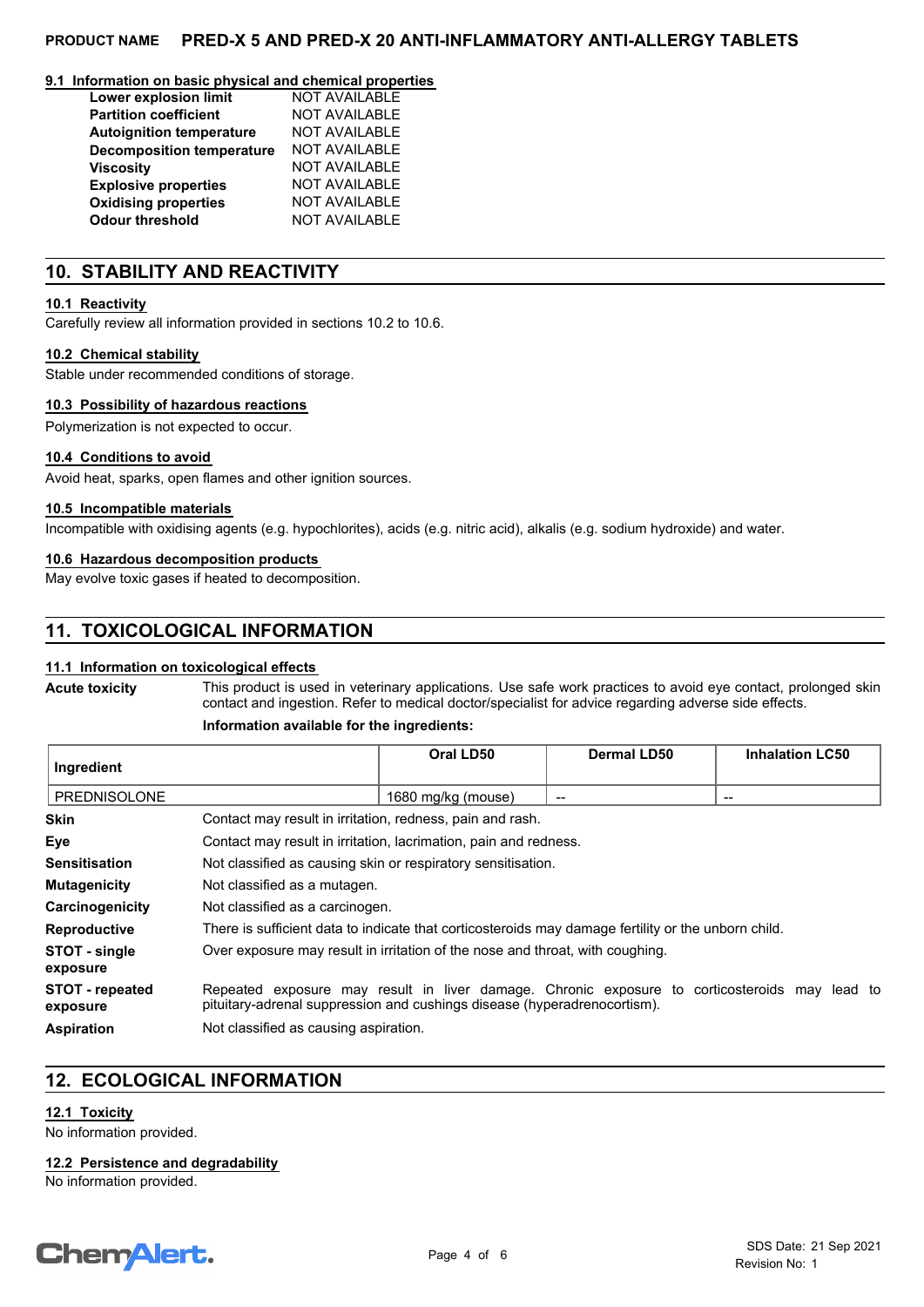## **12.3 Bioaccumulative potential**

No information provided.

## **12.4 Mobility in soil**

No information provided.

## **12.5 Other adverse effects**

No information provided.

# **13. DISPOSAL CONSIDERATIONS**

#### **13.1 Waste treatment methods**

For small quantities, collect and place in sealable containers. Dispose of, as with other clinical waste, by high temperature incineration (recommended > 1100°C). Burial to landfill may be acceptable, but only at an approved and licensed waste disposal site. **Waste disposal**

Legislation **Dispose of in accordance with relevant local legislation.** 

## **14. TRANSPORT INFORMATION**

## **NOT CLASSIFIED AS A DANGEROUS GOOD BY THE CRITERIA OF THE ADG CODE, IMDG OR IATA**

|                                     | <b>LAND TRANSPORT (ADG)</b> | <b>SEA TRANSPORT (IMDG / IMO)</b> | AIR TRANSPORT (IATA / ICAO) |
|-------------------------------------|-----------------------------|-----------------------------------|-----------------------------|
| 14.1 UN Number                      | None allocated.             | None allocated.                   | None allocated.             |
| 14.2 Proper<br><b>Shipping Name</b> | None allocated.             | None allocated.                   | None allocated.             |
| 14.3 Transport<br>hazard class      | None allocated.             | None allocated.                   | None allocated.             |
| 14.4 Packing Group                  | None allocated.             | None allocated.                   | None allocated.             |

## **14.5 Environmental hazards**

Not a Marine Pollutant.

## **14.6 Special precautions for user**

**Hazchem code** None allocated.

# **15. REGULATORY INFORMATION**

**15.1 Safety, health and environmental regulations/legislation specific for the substance or mixture**

Classified as a Schedule 4 (S4) Standard for the Uniform Scheduling of Medicines and Poisons (SUSMP). **Poison schedule**

**APVMA Numbers** 35701 ● 35702

Safe Work Australia criteria is based on the Globally Harmonised System (GHS) of Classification and Labelling of Chemicals (GHS Revision 7). **Classifications**

#### **AUSTRALIA: AIIC (Australian Inventory of Industrial Chemicals)** All components are listed on AIIC, or are exempt. **Inventory listings**

## **16. OTHER INFORMATION**

WORKPLACE CONTROLS AND PRACTICES: Unless a less toxic chemical can be substituted for a hazardous substance, ENGINEERING CONTROLS are the most effective way of reducing exposure. The best protection is to enclose operations and/or provide local exhaust ventilation at the site of chemical release. Isolating operations can also reduce exposure. Using respirators or protective equipment is less effective than the controls mentioned above, but is sometimes necessary. **Additional information**

```
ChemAlert.
```